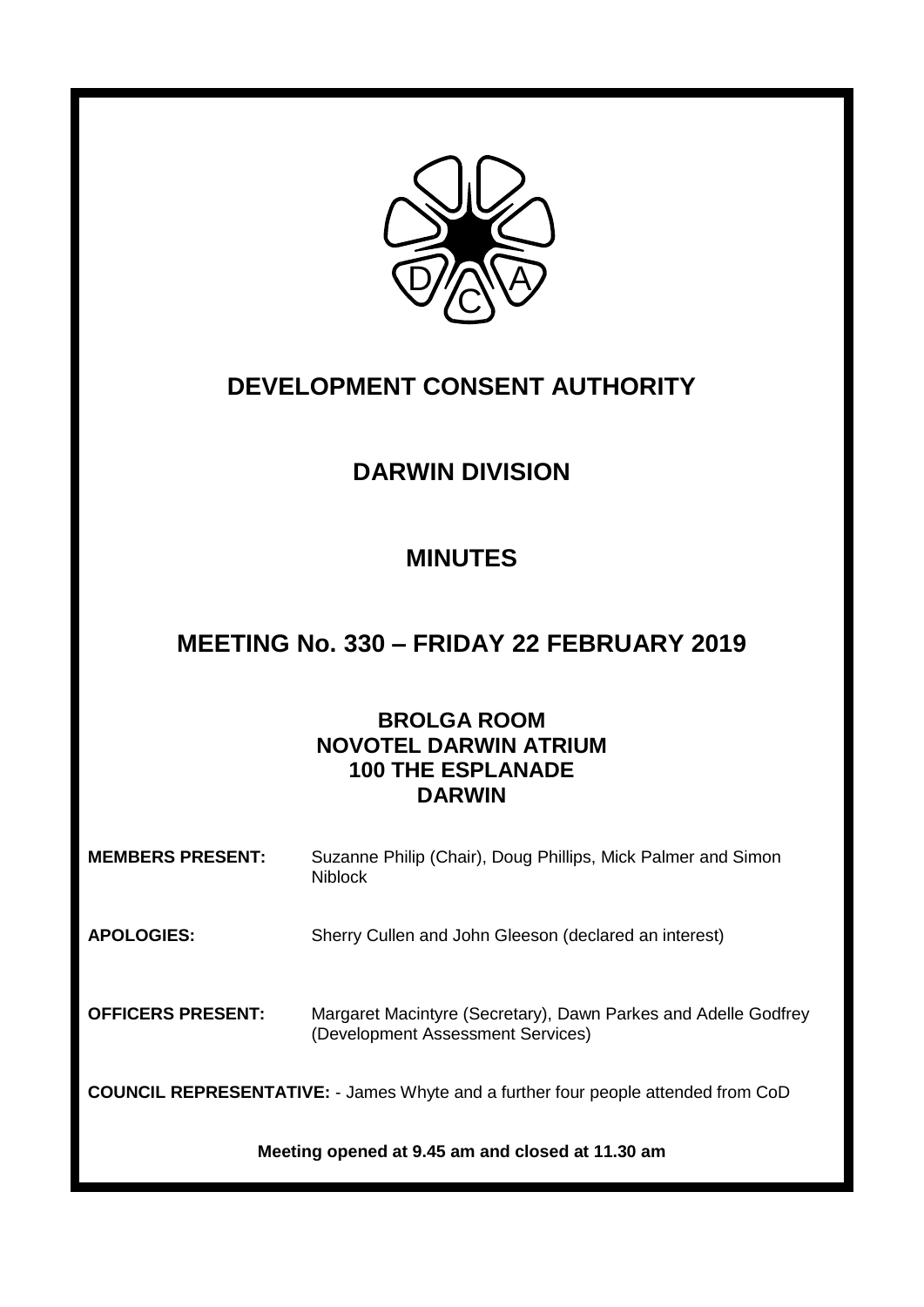**THE MINUTES RECORD OF THE EVIDENTIARY STAGE AND THE DELIBERATIVE STAGE ARE RECORDED SEPARATELY. THESE MINUTES RECORD THE DELIBERATIVE STAGE. THE TWO STAGES ARE GENERALLY HELD AT DIFFERENT TIMES DURING THE MEETING AND INVITEES ARE PRESENT FOR THE EVIDENTIARY STAGE ONLY.**

#### **ITEM 1 RECONSIDERATION: SUBDIVISION TO CREATE 283 LOTS IN FIVE PA2018/0436 STAGES LOT 9370 (544) LEE POINT ROAD, TOWN OF NIGHTCLIFF APPLICANT NORTHERN PLANNING CONSULTANTS PTY LTD**

That, pursuant to section 97 of the *Planning Act*, Mr John Gleeson declared an interest and was not present during and did not take part in any deliberation or decision of item 1.

Mr Brad Cunnington (Northern Planning Consultants), Mr Chris Grimm (Senior Development Manager), Mr Cade Taylor, Ms Lara Murray and Ms Bianca Jones (DHA) and Mr David Bramley (Cardno) attended.

Submitters in attendance:- Mr Graeme Hockey, Mr Andris Bergs, Ms Deborah Hall, Ms Margaret Clinch (PLan).

Mr Hockey tabled a number of documents including maps, aerial imagery and photographs relating to the land capability of Lot 9370.

Interested parties in attendance:- Mr Kevin Dodd (Earl James & Associates) and Ms Karen White (Crown Land Estate – DIPL).

A further two interested people attended.

**RESOLVED** That the Development Consent Authority vary the requirements of Clause 11.2.3 **25/19** (Lot Size and Configuration in Residential Subdivisions) of the Northern Territory Planning Scheme and pursuant to section 53(a) of the *Planning Act*, consent to the application to develop Lot 9370 (544) Lee Point Road, Town of Nightcliff for the purpose of a subdivision to create 282 lots in 5 stages, subject to the following conditions:

#### **CONDITIONS PRECEDENT**

- 1. Prior to the endorsement of plans and prior to the commencement of works (including site preparation), amended plans are to be submitted showing:
	- (a) A full set of amended detailed subdivision plans and other supporting reports and plans, reflecting the design changes made during assessment of the application, including the demonstration of compliant building envelopes where a variation to Clause 11.2.3 (Lot Size and Configuration in Residential Subdivisions) has not been granted.

The above is to be completed to the satisfaction of the consent authority.

2. Prior to the endorsement of plans and prior to the commencement of works (including site preparation), the proponent is to prepare a Construction and Environmental Management Plan.

The Plan is to address waste management, traffic control, haulage routes, stormwater drainage, and how Council land will be managed during construction, to the requirements of the City of Darwin.

Page 2 of 16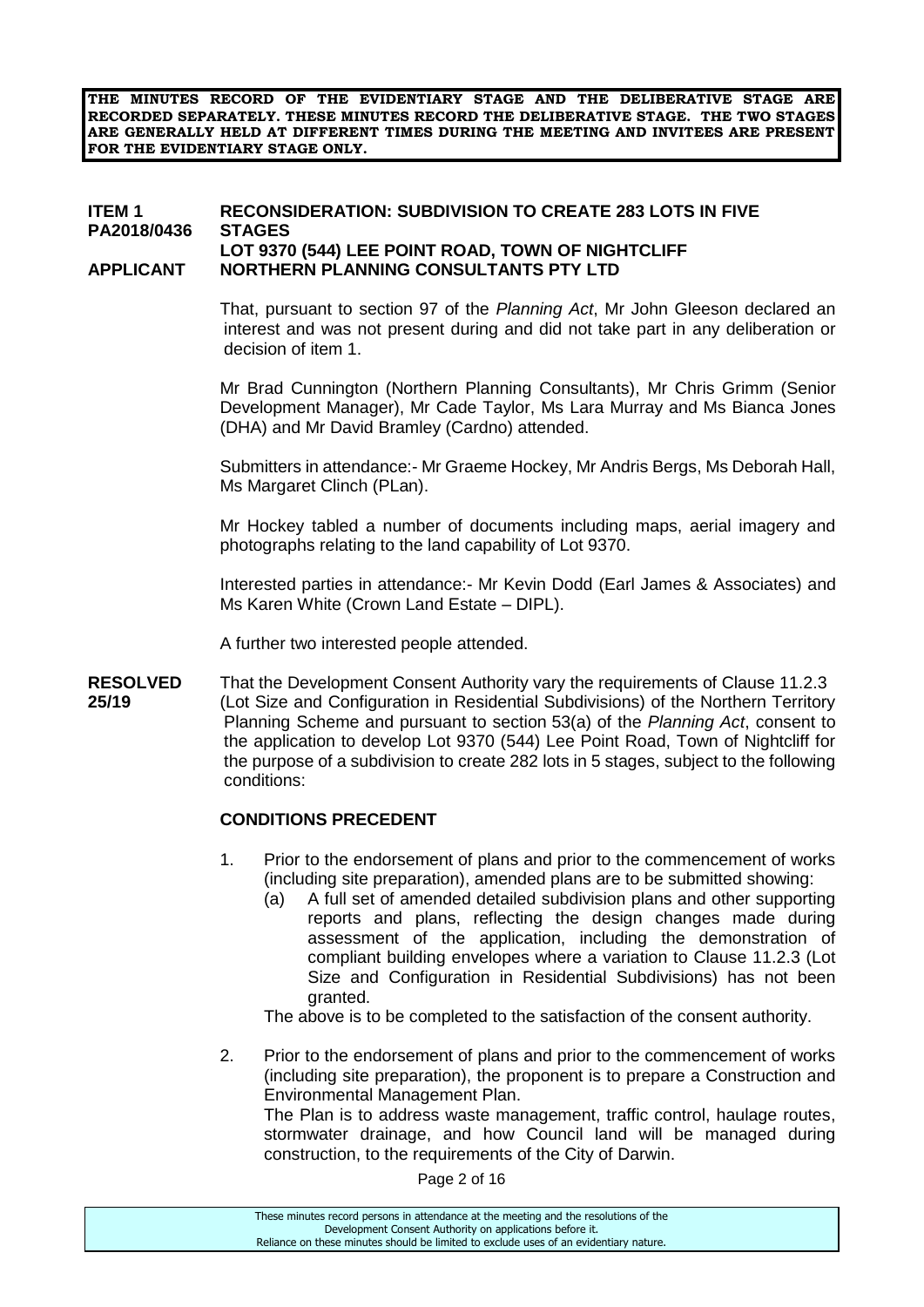The Plan is also to address dust, noise and vibration impacts, and waste management, and include processes for:

- communicating anticipated impacts of construction to stakeholders;
- the reporting of, and responding to complaints; and
- identifying when there are unexpected and unacceptable impacts to stakeholders and amending construction practices as appropriate,

on the advice of the Environment division, Department of Environment and Natural Resources. The Plan must demonstrate compliance with NT EPA Noise Guidelines for Development Sites, and the NT EPA Noise Management Framework Guideline, and is also to include scope for regular review and updates and include the schedule for construction stages. The above is to be completed to the satisfaction of the consent authority.

- 3. Prior to the endorsement of plans and prior to the commencement of works (including site preparation), the design and specifications of the on-site collection of stormwater and its discharge into the City of Darwin stormwater drainage system or another acceptable location shall be submitted to and approved by the City of Darwin, Medical Entomology, Department of Health and Crown Land, to the satisfaction of the consent authority. The stormwater design should be completely free draining to avoid the potential for mosquito breeding during low flow periods. All discharge drains must be fitted with concrete low flow inverts that terminate at a free draining tidal area. Access to, and maintenance of the end of point discharge drains must be clarified and accepted by all relevant parties. The design of the stormwater infrastructure must consider the sub-staging of the development to manage the quality of stormwater.
- 4. Prior to the endorsement of plans and prior to the commencement of works (including site preparation), the developer is to prepare a water quality monitoring plan for Buffalo Creek, including baseline monitoring and monitoring of any additional pollutant loads from the subdivision, with any mitigation measures identified, on the advice of Water Resources, Department of Environment and Natural Resources, to the satisfaction of the consent authority.
- 5. Prior to the endorsement of plans and prior to the commencement of works (including site preparation), the developer is to prepare a weed management plan to address ongoing weed management, on the advice of Weed Management Branch, Department of Environment and Natural Resources, to the satisfaction of the consent authority.
- 6. Prior to the endorsement of plans and prior to the commencement of works (including site preparation), a landscape plan is to be prepared and must be generally in accordance with the landscape concept submitted, and is to address landscaping details for all proposed road reserves and public areas, to the approval of the City of Darwin, to the satisfaction of the consent authority. The plans are to demonstrate as little clearing as possible.
- 7. Prior to the commencement of works, an Erosion and Sediment Control Plan (ESCP) is to be submitted to and approved by the consent authority on the advice of Rangelands, Department of Environment and Natural Resources. The ESCP must be developed by a Certified Professional in Erosion and Sediment Control (CPESC) and should detail methods and treatments for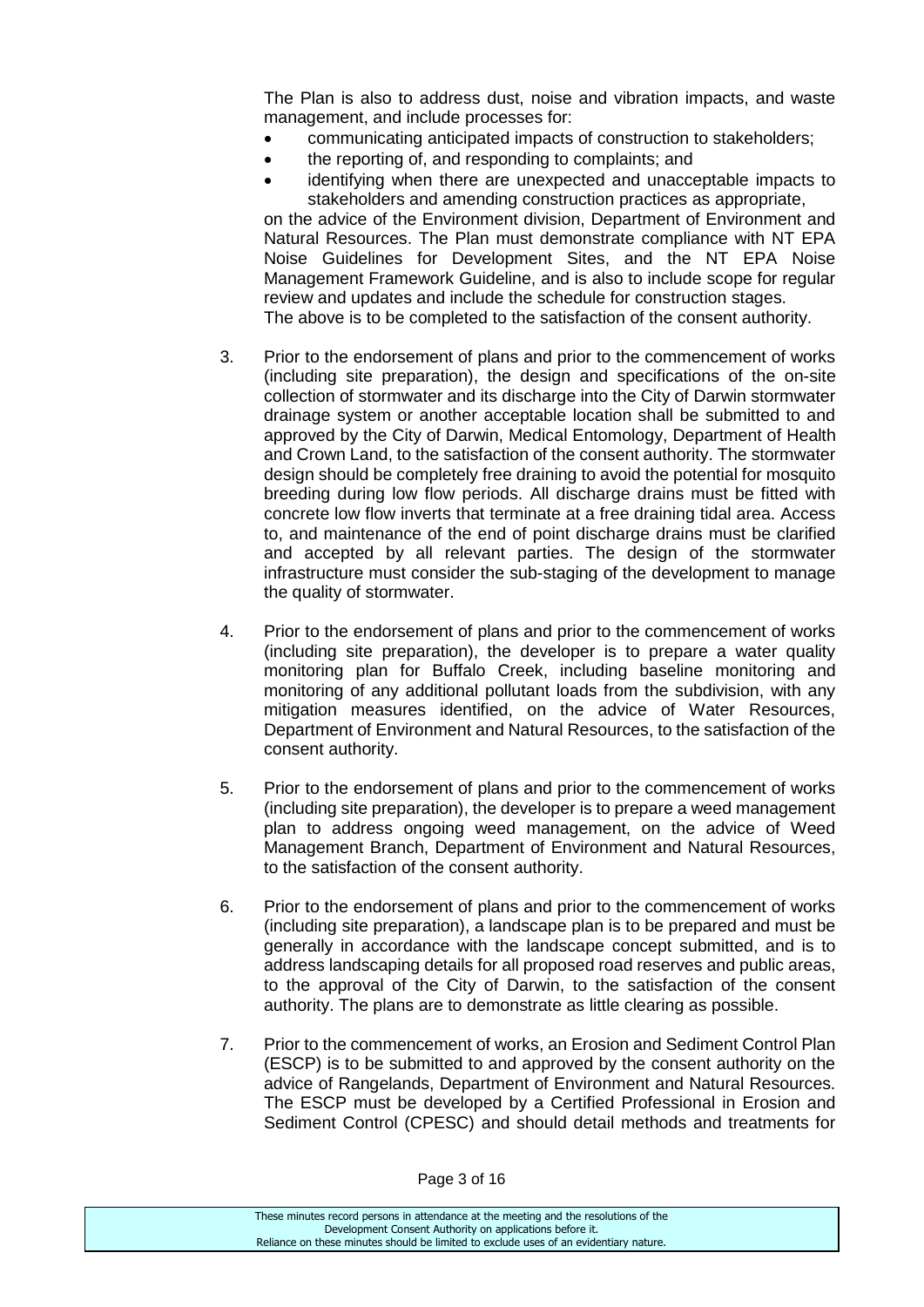minimising erosion and sediment loss from the site during both the clearing and establishment phases of the development. The ESCP should also:

- be cross-referenced with other relevant environmental management plans to ensure consistency;
- include details of both temporary and permanent erosion and sediment control measures including for all stages of the development (pre, during and post works);
- comprise an over-arching strategic document outlining the principals, practices and methods to be implemented, as well as site-specific dimensional plans identifying the location of works and prescribed controls, and be accompanied by standard drawings and construction notes;
- include information regarding the proposed timing and stage of works, site manager contact details, maintenance and monitoring requirements, and reporting procedures; and
- have the implementation regularly monitored by a suitably qualified third party auditor.

Information regarding erosion and sediment control and ESCP content is available at [www.austieca.com.au](http://www.austieca.com.au/) and the NTG website: [https://nt.gov.au/environment/soil-land-vegetation.](https://nt.gov.au/environment/soil-land-vegetation) The ESCP should be emailed for assessment to: [developmentassessment.denr@nt.gov.au.](mailto:developmentassessment.denr@nt.gov.au)

- 8. Prior to the endorsement of plans and prior to the commencement of works (including site preparation), a site earthworks plan indicating finished levels of all proposed lots is to be submitted to and approved by the City of Darwin to the satisfaction of the consent authority. All cut and fill works are to be designed to eliminate the need for excessive cut/fill/retaining wall works for the proposed lots.
- 9. Prior to the endorsement of plans and prior to the commencement of works (including site preparation), the traffic impact assessment report submitted with the application is to be revised to address intersection priority and minimum collector street carriageway widths, to the requirements of the City of Darwin, to the satisfaction of the consent authority.
- 10. Prior to the endorsement of plans and prior to the commencement of works (including site preparation), public transport details including bus stop locations and designs, and a route that considers the staging of the development are to be provided to the requirements of Transport and Civil Services, Department of Infrastructure, Planning and Logistics, to the satisfaction of the consent authority.
- 11. Prior to the commencement of works, the developer is to submit an updated water and sewer infrastructure master plan to Water Services, Power and Water Corporation, to the satisfaction of the consent authority. The master plan is to address the development together with the related subdivision of Lot 4873, Town of Nightcliff to the west of Lee Point Road.
- 12. Prior to the commencement of works, a proposed zoning plan must be submitted to and approved by the consent authority. The zoning plan must be consistent with the description given in the application and is to address the whole of the subdivision including the proposed zoning for the end of point discharge drains.

Page 4 of 16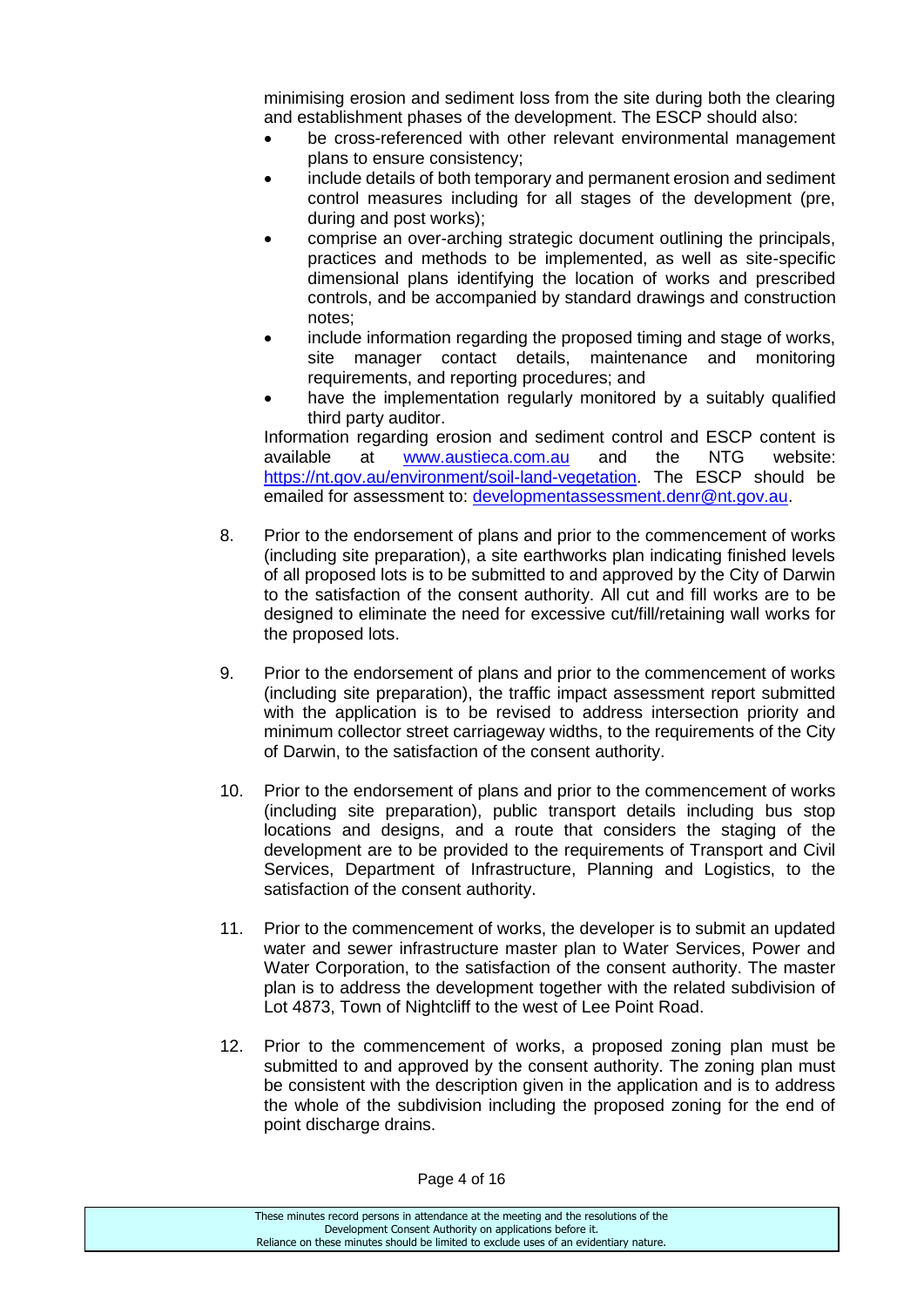### **CONDITIONS**

- 13. The works carried out under this permit shall be in accordance with the drawings endorsed as forming part of this permit.
- 14. The development must proceed in the order of stages as shown on the endorsed plan unless otherwise agreed in writing by the consent authority.
- 15. The owner of the land must enter into agreements with the relevant authorities for the provision of water supply, sewerage facilities, electricity services and telecommunication services to each lot shown on the endorsed plan in accordance with the authorities' requirements and relevant legislation at the time.
- 16. All existing and proposed easements and sites for existing and required utility services must be vested in the relevant authority for which the easement or site is to be created on the plan of subdivision submitted for approval by the Surveyor General.
- 17. Any developments on or adjacent to any easements on site shall be carried out to the requirements of the relevant service authority to the satisfaction of the consent authority.
- 18. All proposed roads to be created on the plan of subdivision submitted for approval by the Surveyor General must be dedicated to the relevant Northern Territory or local government authority.
- 19. The Construction and Environmental Management Plan is to be implemented on the advice of the City of Darwin, and Environment, Department of Environment and Natural Resources, to the satisfaction of the consent authority. The Plan is also to remain publically available for the duration of construction.
- 20. Engineering design and specifications for the proposed and affected roads, street lighting, stormwater drainage, site earthworks, vehicular access, pedestrian/ cycle corridors and streetscaping are to be to the technical requirements of City of Darwin, to the satisfaction of the consent authority and all approved works constructed at the owner's expense.
- 21. Before the use commences the owner must, in accordance with Part 6 of the *Planning Act*, pay a monetary contribution to the City of Darwin for the upgrade of local infrastructure, in accordance with its Lee Point Road Roadwork Contribution Plan, to the satisfaction of the consent authority.
- 22. Stormwater is to be collected and discharged into the drainage network to the technical standards of the City of Darwin, Medical Entomology, Department of Health, and Crown Land, to the satisfaction of the consent authority.
- 23. The applicant is to demonstrate all discharge drains, including the end of point of the drains, include suitable access to allow for maintenance on the advice of Medical Entomology, Department of Health, to the satisfaction of the consent authority.

Page 5 of 16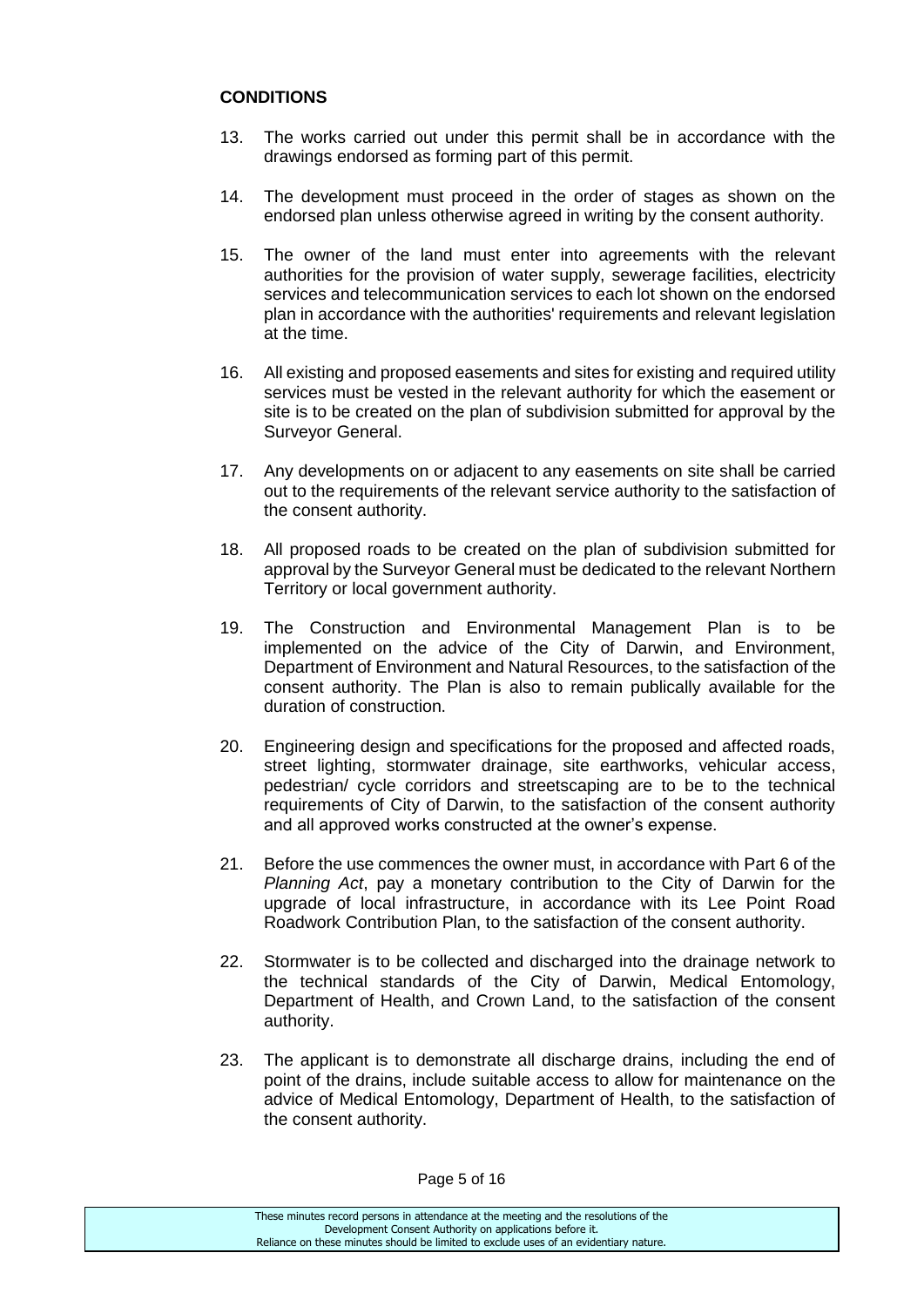- 24. The landscaping works shown on the endorsed plans must be carried out and completed to the requirements of the City of Darwin, and Medical Entomology, Department of Health, to the satisfaction of the consent authority.
- 25. All works relating to this permit are to be undertaken in accordance with the approved Erosion and Sediment Control Plan to the requirements of the consent authority on the advice of Rangelands, Department of Environment and Natural Resources.
- 26. The water quality monitoring plan for Buffalo Creek is to be implemented on the advice of Water Resources, Department of Environment and Natural Resources, to the satisfaction of the consent authority.
- 27. The weed management plan is to be implemented on the advice of Weed Management Branch, Department of Environment and Natural Resources, to the satisfaction of the consent authority.
- 28. Any offset or offset management plan required by the Australian Government with respect to the significant residual impact to the black-footed tree-rat (Mesembriomys gouldii gouldii) is to be completed, on the advice of Flora and Fauna, Department of Environment and Natural Resources, to the satisfaction of the consent authority.
- 29. A qualified person, under section 68 of the *Waste Management and Pollution Control Act*, must provide certification that the site is suitable for the intended use on the advice of Environment, Department of Environment and Natural Resources, to the satisfaction of the consent authority.
- 30. The proponent must ensure that only clean fill (virgin excavated natural material) is accepted and that the fill has been adequately assessed as being suitable for its intended use, on the advice of Environment, Department of Environment and Natural Resource, to the satisfaction of the consent authority.
- 31. Before the issue of titles, the developer is to provide written confirmation from a suitably qualified person that the rural residential lots are entirely unconstrained and free draining, and suitable for their intended purpose, to the satisfaction of the consent authority.
- 32. Before the issue of titles, the developer is to provide written confirmation (in the form of plans or drawings) demonstrating that all lots less than 600m² for single dwellings allow for future vehicle access via a single driveway unrestricted by street infrastructure (including any power, water, sewer, or stormwater infrastructure) which demonstrates that a 3.5m driveway can be located on each lot whilst ensuring that each lot's street frontage has a minimum continuous length of 6.5m, to the satisfaction of the consent authority.
- 33. Pursuant to section 34 of the *Land Title Act*, a Caution Notice shall be lodged with the Registrar-General on the parent parcel to include the following advice on all proposed lots indicated on the endorsed drawings to be located within the 1.7km odour buffer from the Leanyer Sanderson Wastewater Treatment Plant.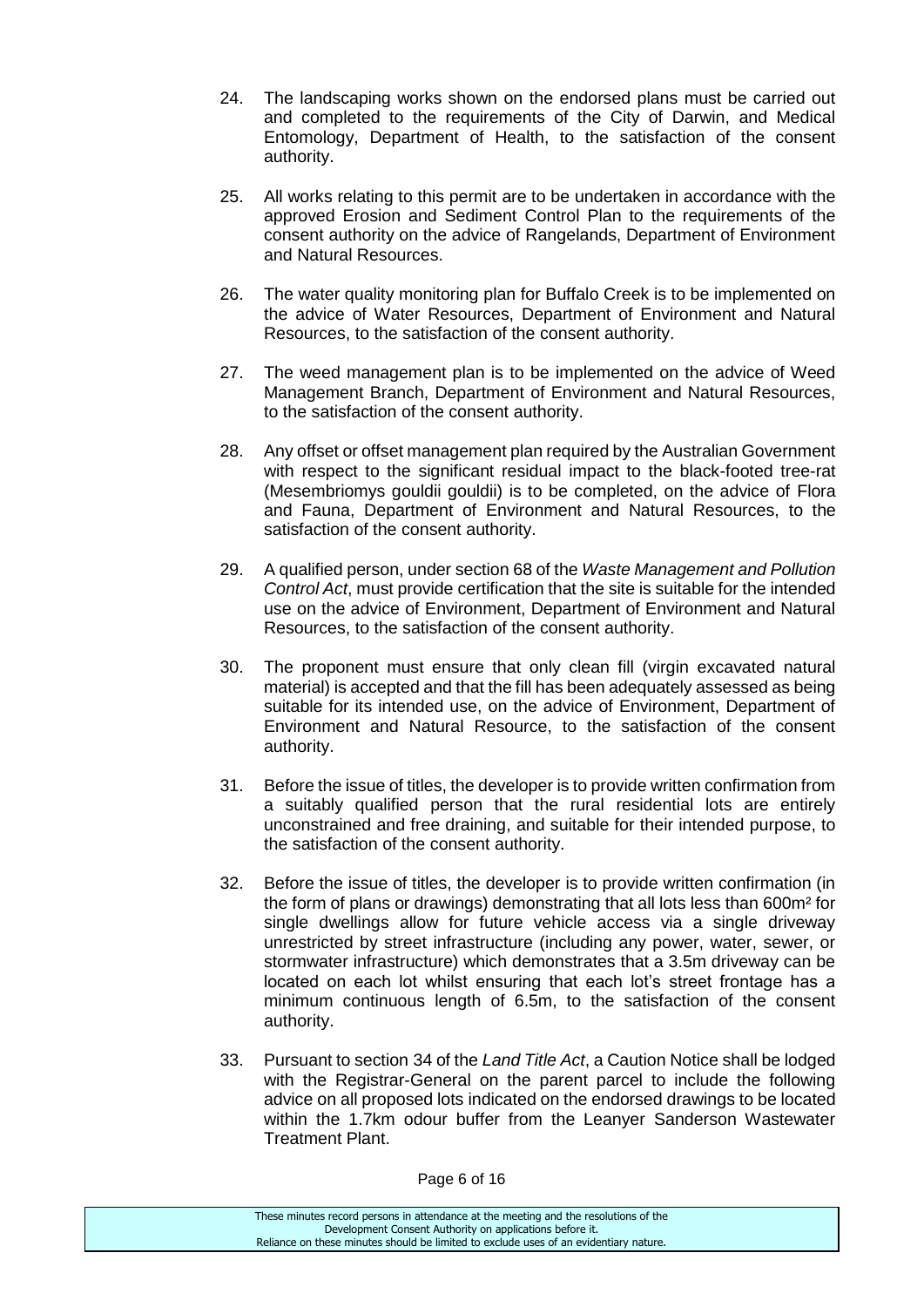The Caution Notice is to state that: "This lot:

- occurs within the identified odour buffer for the Leanyer Sanderson Wastewater Treatment Plant; and
- may be subject to occasional odours associated with the operation of the Leanyer Sanderson Wastewater Treatment Plant."

Evidence of lodgement on the parent parcel shall be provided to the satisfaction of the consent authority.

- 34. Pursuant to section 34 of the *Land Title Act*, a Caution Notice shall be lodged with the Registrar-General on the parent parcel to include the following advice on all proposed lots indicated on the endorsed drawings to be located within the biting insect buffer. The Caution Notice is to state that: "This lot:
	- occurs within the biting insect buffer; and
	- that the lot is subject to seasonal mosquito and biting midge pest problems arising from the adjacent mangroves of Buffalo Creek and tidal marshes and mangroves in Leanyer Swamp."

Evidence of lodgement on the parent parcel shall be provided to the satisfaction of the consent authority.

### **NOTES:**

- 1. The Power and Water Corporation advises that the Water and Sewer Services **Development** Development Section (landdevelopmentnorth@powerwater.com.au) and Power Network Engineering Section (powerconnections@powerwater.com.au) should be contacted via email a minimum of one month prior to construction works commencing to determine the Corporation's servicing requirements, and the need for upgrading of on-site and/or surrounding infrastructure.
- 2. If you choose nbn to service your development, you will need to enter into a development agreement with nbn. The first step is to register the development via http://www.nbnco.com.au/develop-or-plan-with-thenbn/new-developments.html once registered nbn will be in contact to discuss the specific requirements for the development. Nbn requires you to apply at least 3 months before any civil works commence. All telecommunications infrastructure should be built to nbn guidelines found at [http://www.nbnco.com.au/develop-or-plan-with-the-nbn/new](http://www.nbnco.com.au/develop-or-plan-with-the-nbn/new-developments/builders-designers.html)[developments/builders-designers.html.](http://www.nbnco.com.au/develop-or-plan-with-the-nbn/new-developments/builders-designers.html)
- 3. The Northern Territory Environment Protection Authority advises that construction work should be conducted in accordance with the Authority's Noise Guidelines for Development Sites. The guidelines specify that on-site construction activities are restricted to between 7am and 7pm Monday to Saturday and 9am to 6pm Sunday and Public Holidays. For construction activities outside these hours refer to the guidelines for further information.
- 4. Any proposed works which fall within the scope of the *Construction Industry Long Service Leave and Benefits Act* must be notified to NT Build by lodgement of the required Project Notification Form. Payment of any levy must be made prior to the commencement of any construction activity. NT Build should be contacted via email (info@ntbuild.com.au) or by phone on 08 89364070 to determine if the proposed works are subject to the Act.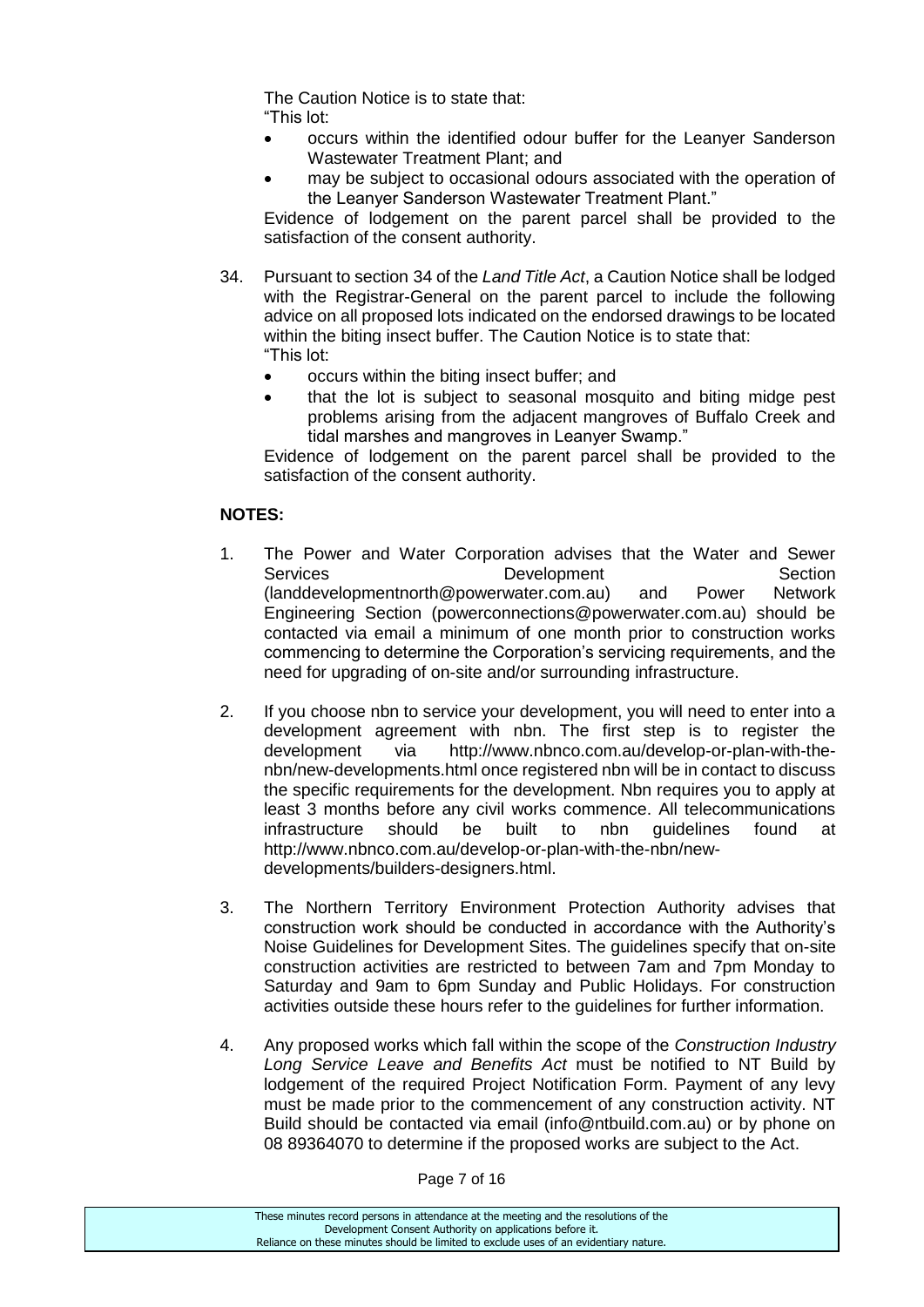- 5. As part of any subdivision, the parcel numbers for addressing should comply with the Australian Standard (AS/NZS 4819:2011). For more information contact Survey and Land Records surveylandrecords@nt.gov.au 08 8995 5354. The numbers shown on the plans endorsed as forming part of this permit are indicative only and are not for addressing purposes.
- 6. All new roads, including alterations and extensions to existing roads, are required to be named under the *Place Names Act*. You should immediately make application to the Place Names Committee to commence the road naming process. Contact the Place Names Unit on 08 8995 5333 or [place.names@nt.gov.au](mailto:place.names@nt.gov.au)
- 7. The Northern Territory Environment and Protection Authority has advised that the proponent must comply with their General Environment Duty provided by section 12 of the *Waste Management and Pollution Control Act*.
- 8. There are statutory obligations under the *Weeds Management Act* to take all practical measures to manage weeds on the property. For advice on weed management please contact the Rangelands division, Department of Environment and Natural Resources.
- 9. The City of Darwin provides advice regarding the provision of street trees to be planted within Council's proposed road reserve, including the provision of a planting schedule, specification for quality tree stock, species selection, and the maintenance and establishment periods. Please contact the City of Darwin for advice on street trees.
- 10. Passenger Transport Planning, Department of Infrastructure, Planning and Logistics request that the developer remain in regular contact with the division and to confirm details of the location and design of bus stops as the development progresses.

### **REASONS FOR THE DECISION**

1. Pursuant to section 51(a) of the *Planning Act*, the consent authority must take into account the planning scheme that applies to the land to which the application relates.

The land is in Zone FD (Future Development) of the Planning Scheme. Clause 14.1.5 (Planning Principles for the Lee Point Area Plan) applies and the development is found to be generally compliant with the broad design principles, including the land uses and densities proposed, responds to the constraints of the land, and the road layout.

As required by the Area Plan, the development demonstrates environmental and engineering measures to achieve an appropriate stormwater quality. The subdivision design has resulted in a slight increase of 8 – 10% of peak flows as a result of the changes made to the stormwater design to meet the EPA's recommendations for retaining native vegetation. The design however includes detention basins, vegetated buffers/swales, and a landscaping selection based on suitability of the local climate. A water quality monitoring plan has also been required by condition.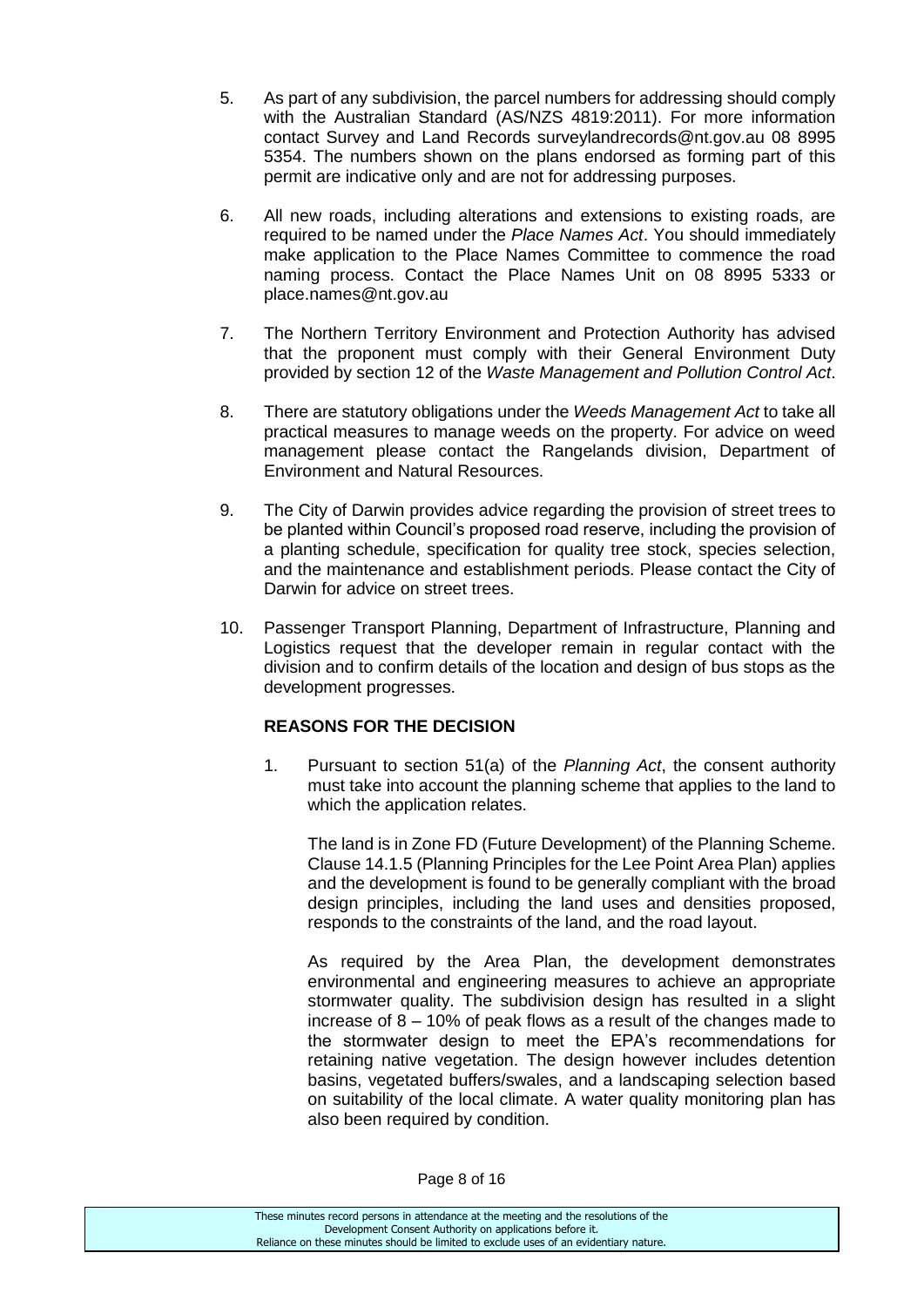The street network reflects the required road connections, including to Aldenham Road to the south, and to Lee Point Road to the west. As a result of the initial deferral of the application, the development now also allows a future connection to the adjacent land to the north.

The design reflects the key pedestrian/cycleways shown, including a 5m landscaped extension along the frontage to Lee Point Road (to be developed by the City of Darwin as part of planned road upgrades), 3m wide shared paths from Lee Point Road east into the subdivision, within the local park and along the Bridge Street connection, plus 1.5m pedestrian paths along all local streets and a gravel walking trail through the vegetated lot at the east.

The landscape design is assessed as providing quality public areas and open space, and includes playgrounds, picnic facilities, shelters, extensive shared paths, native trees, and the protection and relocation of Cycas armstongii. The landscape design also retains the existing Konfrontasi Cruciform adjacent to Lee Point Road at the north-western corner of the site, which is proposed to be integrated with native vegetation.

The Area Plan requires that the subdivision layout is responsive to climate, and material presented by the applicant demonstrates that the shape of the land including a narrow north-south dimension for urban residential development restricts the opportunity to create streets with the longest axis north-west and south-east. Australian Government guidelines suggest that in achieving environmentally sustainable homes, the lot orientation is more critical south of the Tropic of Capricorn where a balance of heating and cooling must be obtained, and north of the Tropic of Capricorn, while lot orientation is also important to take advantage of the prevailing breezes, airflow and breezes can still divert in and between dwellings through building design, positioning and landscaping. The lots are assessed as providing sufficient building envelopes to ensure built form can adapt to lot orientation, provide landscaping and shading, and take advantage of prevailing breezes.

The development has densities that comply with the Area Plan:

- o The urban area, excluding the school and community centre lots is approximately 20.4ha in area. With 240 urban residential lots to be developed with single dwellings, this is a dwelling density of 11.76 dwellings per hectare which is within the intended range of 10 – 20 dwellings per hectare.
- o The rural residential area is approximately 20.2ha in area. With 30 rural residential lots proposed, this is an area of 1 dwelling per 1.48 hectares which is also within the intended density of 2 dwellings per hectare.

The rural residential lots provide a buffer between the habitat of biting insects and the urban residential lots. The interim staging plan provided following the initial deferral now demonstrates that the urban lots are provided with a suitable buffer from the habitat of biting insects through an open wind buffer, until such time that the rural residential lots are constructed.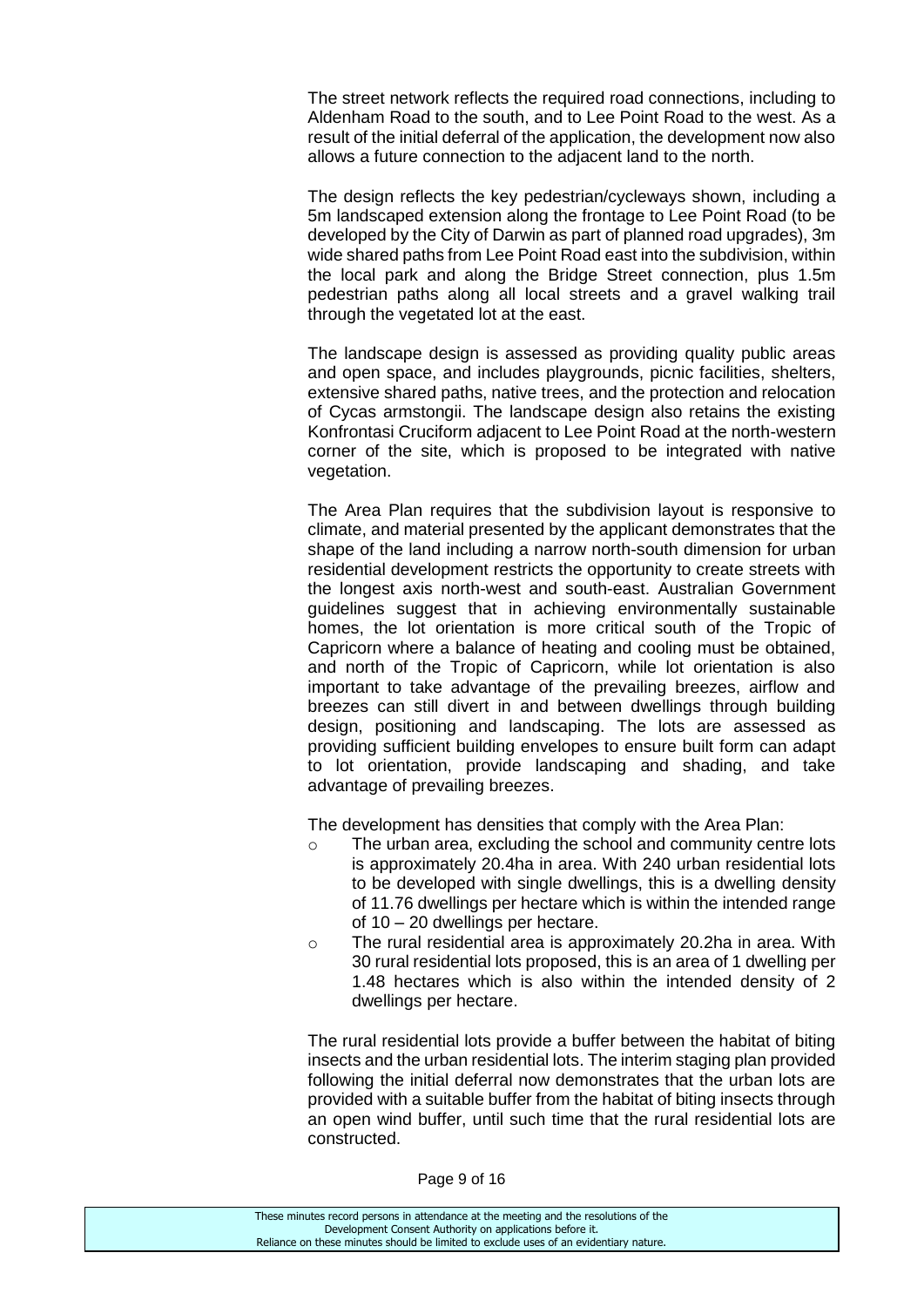The subdivision includes a transition in residential densities with most lots along Aldenham Road to the south providing areas of 570m<sup>2</sup> or 600m<sup>2</sup>, which is an average larger than the nearest lots in Muirhead, which are around  $490m^2$  in area. One proposed lot has an area of 457m<sup>2</sup>, however this not significantly smaller and the overall treatment is considered an acceptable transition.

The Area Plan requires the provision of adequate land for education and community facilities and the subdivision includes a 3.25ha school site, a 0.21ha community centre site, plus a 2.46ha for active recreation. The location of the education and active recreation reserve lots have been reversed due to a requirement from the Department of Infrastructure, Planning and Logistics on behalf of the Department of Education through the developer agreement, and the reversal is proposed to mitigate any potential vehicle queuing issues related to the school at the Lee Point Road intersection during peak times. This change is considered acceptable.

The design includes 3 lots nominated for the development of a child care centre, café and sales office in the south-western corner of the site, at the Lee Point Road / Aldenham Road intersection. The Area Plan seeks to concentrate commercial and tourism uses to the west of Lee Point Road with these uses not shown in the proposed location. The proposed inclusion has merit as the 3 lots are central to the Lee Point suburbs, and the uses will service the surrounding dwellings with a child care centre in particular identified as a high need in this location. The uses are also separated from existing residential lots in Muirhead by Aldenham Road which provides a 20m buffer. The future application of Clause 8.3 (Setbacks for Commercial Uses Adjacent to Land in Zones SD…) will ensure a setback of commercial uses of 5m from the adjoining residential lots, including a landscaped visual screen of 3m within this setback, with this ensuring that the future developments are designed to minimise impact on immediately adjacent dwellings.

As the land is currently Zoned FD (Future Development), a condition requires that a proposed zoning plan be submitted and approved consistent with the description given in the application to provide an easy reference for the rezoning process, should construction on individual lots be intended prior to zone normalisation occurring, and also to confirm all lots are for the development of single dwellings only.

2. The urban parts of the subdivision are assessed as responding to the physical characteristics of the land as required by Clause 11.2.1 (Site Characteristics in Residential Subdivisions), with the subdivision largely comprising gradients of 1% to 2%, with some steeper areas up to 5% understood as being contained within the active recreation reserve. A condition is recommended to ensure the submission of site earthworks plans to demonstrate that excessive cut/fill/retaining walls are avoided. None of the areas where lots are proposed are subject to storm surge, and the subdivision formalises the natural drainage towards the south-east within defined drainage channels, with the 2.24ha area of monsoon vine thicket protected through continued stormwater flows.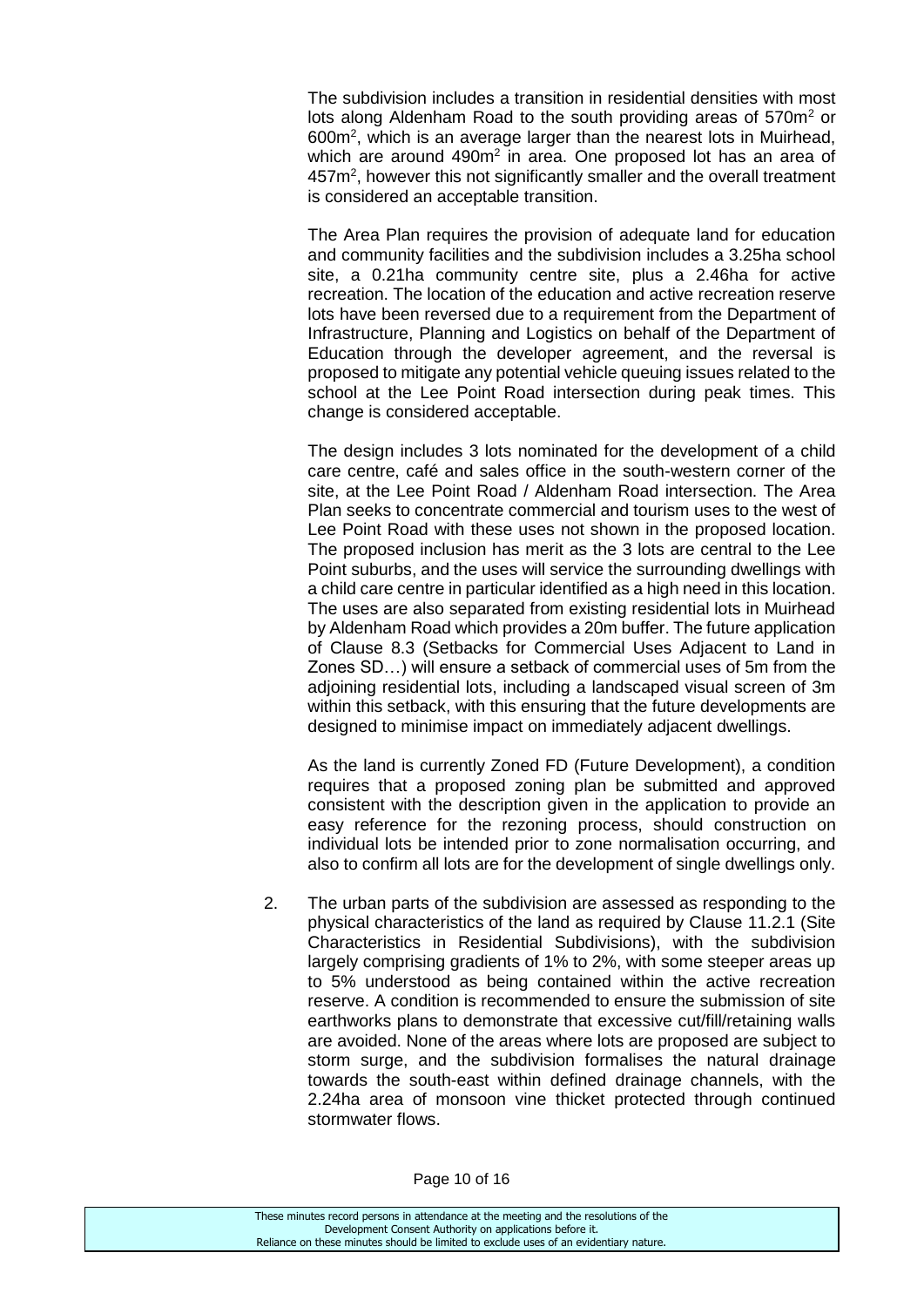- 3. The urban parts of the subdivision provide 11.1% public open space, which meets the minimum requirement of 10%, with this public open space comprising the active recreation reserve of 2.46ha plus a local park of 0.58ha. The subdivision is also integrated with community facilities including the school and site for a community centre to meet the requirements of Clause 11.2.2 (Infrastructure and Community Facilities in Residential Subdivisions) and the Area Plan. All dwellings in the urban area are within 400m of public open space. A total of 8 lots include rear boundaries adjacent to the local park, however clear views and logical pedestrian pathways are included such that the design is satisfactory.
- 4. A non-compliance is identified with Clause 11.2.3 (Lot Size and Configuration in Residential Subdivisions), the purpose of which is to ensure residential subdivisions contain lots of a size, configuration and orientation suitable for residential purposes. For lots over 600m<sup>2</sup>, minimum lot sizes 20m x 24.5m are required to meet the minimum building envelopes, and larger lot sizes on street corners.

Pursuant to Clause 2.5 of the Planning Scheme, the consent authority may grant a variation to this clause provided it is satisfied that special circumstances can be identified to justify the variation sought.

The changes made to the subdivision following the initial deferral have improved compliance with this clause. Originally 15 of the 47 'larger traditional lots' sized  $600m^2$  –  $800m^2$  sought a variation with this number now reduced to 5 lots numbered 56, 57, 79, 183 and 190.

The special circumstances identified relating to the 5 non-complying lots include the limited number of lots to which the non-compliance relates in the scale of the overall subdivision and that the irregularity in shape of the 5 lots generally arises as a result of both lot location and either, accommodating the adjacent road curve/drainage reserve, or to a corner truncation. In considering the circumstances, the 5 lots are still appropriately sized (one lot  $602m^2$ , with others sized  $691-773m^2$ ), would be compliant with the building envelope requirements of smaller lots sized  $450 - 600m^2$ , and are still determined to be a size and configuration suitable for residential purposes as the clause intends.

5. Clause 11.4.5 (Subdivision of Land Zoned RR) relates to the 30 rural residential lots and ensures that rural residential subdivisions respond to the physical characteristics of the land, are integrated with infrastructure, and are of a suitable size and configuration. The rural residential lots are required to connect to reticulated water and sewer (or otherwise demonstrate soils are suitable for on-site absorption of effluent), provide for adequate drainage, and provide sealed roads. The rural residential lots comply with the maximum density of 2 dwellings per hectare as provided in the Lee Point Area Plan. The minimum lot size provided by Clause 11.1.1 (Minimum Lot Sizes and Requirements) for the intended Zone RR is 0.4ha of all unconstrained land. The land is identified as being constrained, with poor drainage and seasonal inundation, and in response, lots are proposed to be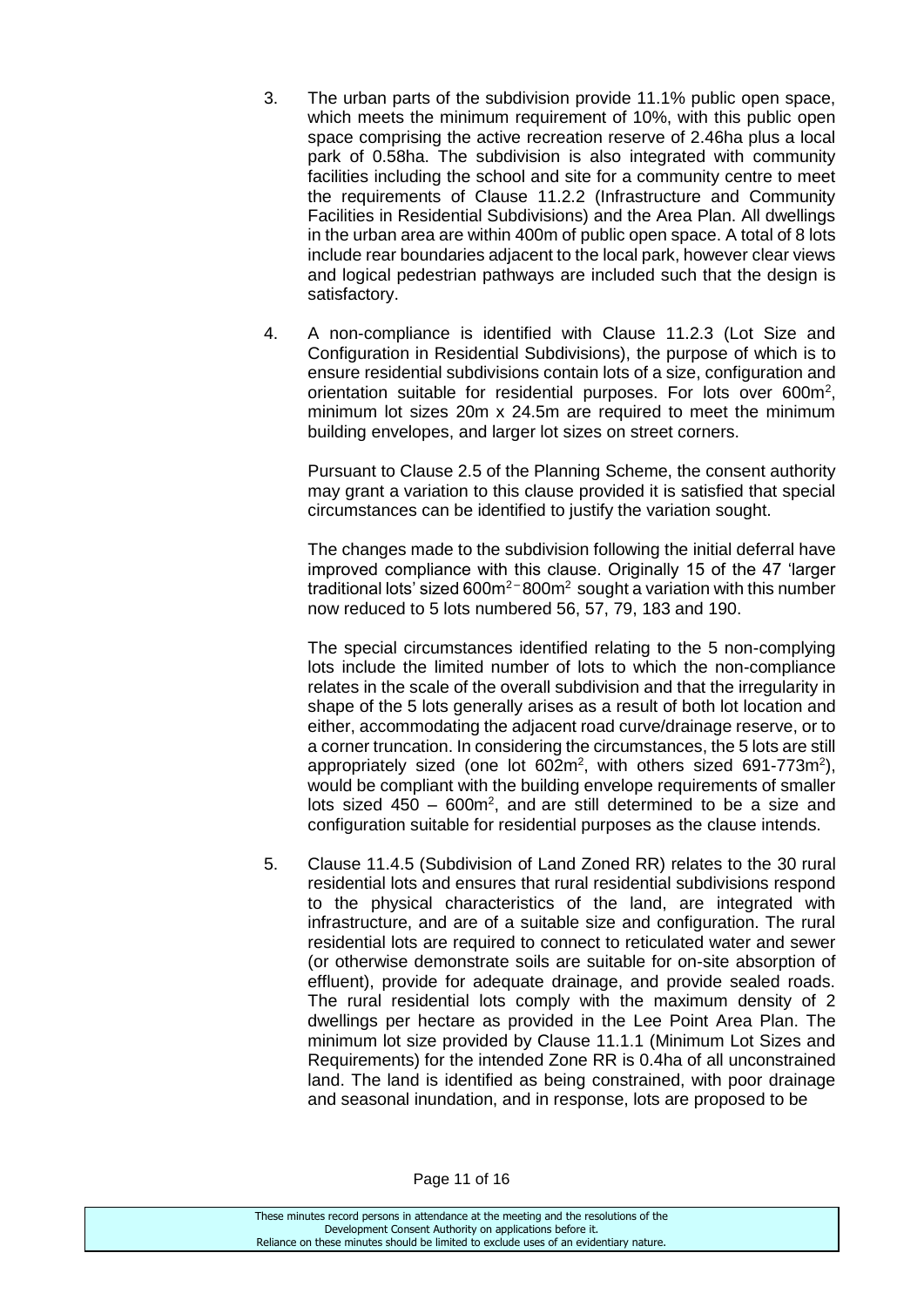engineered with earthworks to receive sufficient land fill (expected fill volumes between 0.4m and 1.2m) to overcome these constraints and to ensure that lots are free draining. A condition is included to confirm that prior to the issue of titles, the lots be demonstrated as being unconstrained and suitable for the intended purpose.

6. Pursuant to section 51(e) of the *Planning Act*, the consent authority must take into consideration any submissions made under Section 49, and any evidence or information received under section 50, in relation to the development application.

A total of 12 public submissions were received during exhibition of the proposal and a further 8 members of the public also provided comments following the close of the exhibition period. The most frequently raised concerns related to the clearing of vegetation, removal of habitat, the lot sizes proposed and subsequently concerns that future housing will not be climatically suitable, limited setbacks and private open space for future housing, concerns with land suitability including due to drainage and seasonal inundation, stormwater impacts on Buffalo Creek, odour from the Leanyer Sanderson Wastewater Treatment Plant, and the level of consultation undertaken. Submitters also had concerns regarding the delivery of community uses and that these lots would not be properly formed. Other concerns related to increased traffic on Lee Point Road, that the developer should be made to upgrade Lee Point Road, and regarding road widths. Concerns also related to ensuring the developer was responsible for implementing the water quality management plan, ensuring the integrity of the retained native vegetation including during construction, through weed management and as a result of increased proximity of residents, protecting the integrity of the monsoon rainforest including through continued stormwater flows, that the total number of lots had increased through assessment, that the proportion of smaller lots had increased, that larger lots will be developed as duplexes, and that the rural residential lots would have reduced amenity as a result of the clearing and earthworks required. Requests were also made that residents of the suburb be actively educated regarding responsible cat ownership, and that regard be given to the demand or necessity for the additional lots in the Darwin residential market.

The EPA has provided its Assessment Report, addressing the impacts of the clearing of native vegetation and subsequent impacts to habitat and local fauna as a result of the development, and odour impacts, and this determination has considered the EPA's recommendations. The application was placed on public exhibition in accordance with the requirements of the *Planning Act* and comments from relevant service authorities have been taken into account with respect to road access, traffic, road widths and stormwater, water quality and the downstream impacts of the subdivision. A condition is imposed requiring a contribution payable to the City of Darwin for the planned upgrades of Lee Point Road. Service authorities have also required the use of a water quality monitoring plan, weed management plan, and construction environmental management plan which are required to be in place by the developer prior to development commencing. The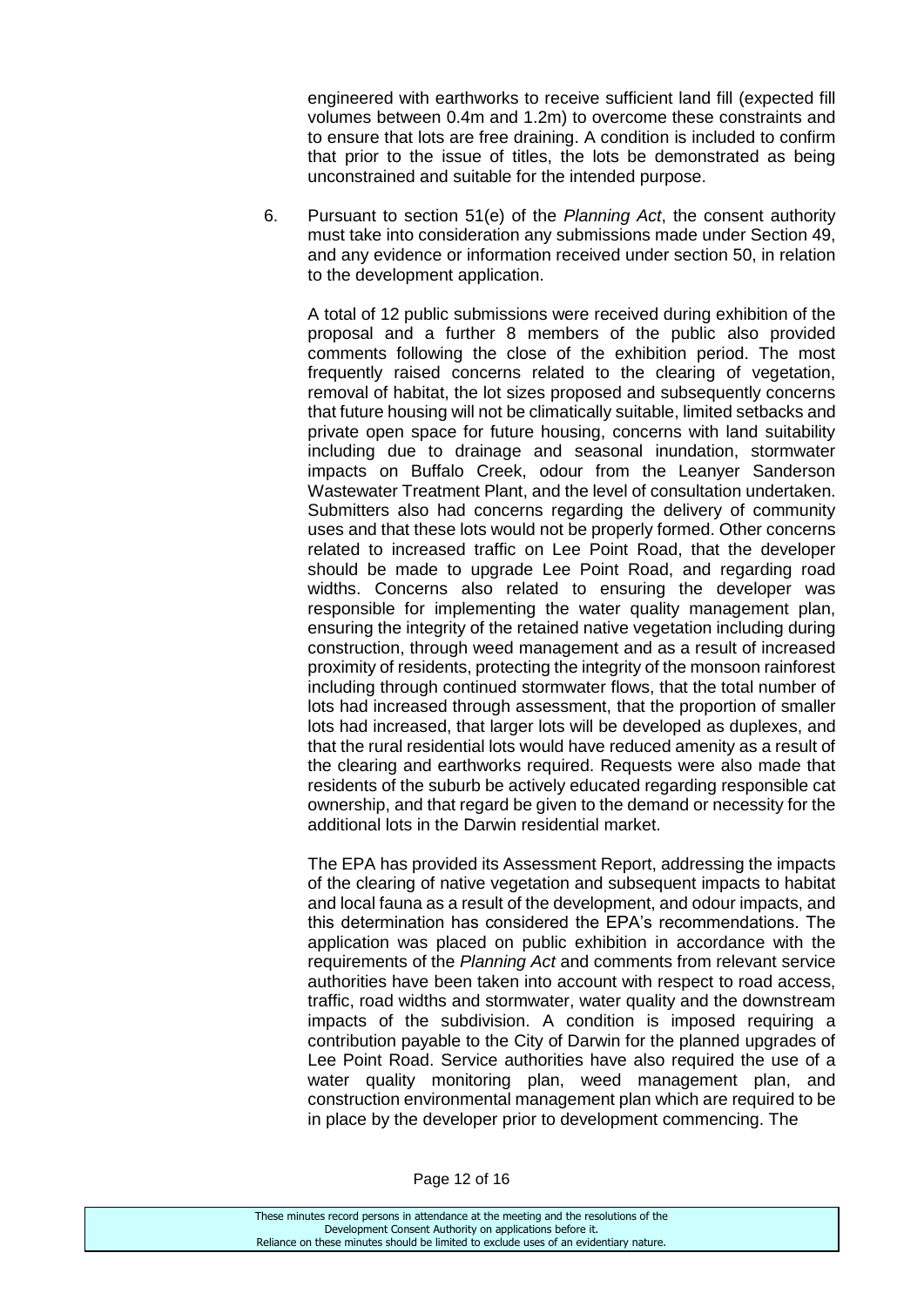stormwater plan detailed as part of the application and required to be approved by condition by the relevant agencies details how stormwater flows will be maintained to the monsoon rainforest. The total number of residential lots has remained unchanged through the assessment and although the proportions of the lots have changed, this has been included through the assessment. A condition requires the submission of a proposed zoning plan such that at the time of zone normalisation, the zoning will restrict all residential lots to be developed as single dwellings only. As discussed in earlier reasons, the development is compliant with the Area Plan, lot sizes, providing for the intended future residential densities. Regard has also been given to the subdivision layout and responsiveness to climate, and the land capability of the rural residential lots as discussed in a previous reason. The future development of individual lots will be subject to setback and private open space requirements including that lots of less than 600m<sup>2</sup> provide suitable areas to allow for the planting of shade trees and to be sufficiently permeable to allow stormwater infiltration. Requests that the residents of the suburb be educated regarding responsible cat ownership, and residential market demands have been noted by the authority however are not a matter for consideration under the *Planning Act*.

7. Section 51 of the *Planning Act* provides that a consent authority must, in considering a development application, take into account (g) if a public environmental report, or an environmental impact statement, has been prepared or is required under the *Environmental Assessment Act* in relation to the proposed development – the report or statement and the results of any assessment of the report or statement under the Act.

The EPA has provided an Assessment Report, with the proposal (together with the separate subdivision to the west of Lee Point Road) assessed at the level of an Environmental Impact Statement. The Assessment Report included consideration of public and agency comment, regard to key environmental factors, activities that are likely to impact the existing environment, the potential environmental impacts and risks, and the significance of those impacts and risks, and the potential avoidance or minimisation/mitigation measures to reduce potential impacts and risks to acceptable levels and to meet EPA objectives.

The Report states that the development could proceed if all recommendations are implemented, and also that the environmental commitments, safeguards and recommendations detailed in the EIS, the Assessment Report and the final management plans be implemented to deliver acceptable environmental outcomes. The assessment including the 15 recommendations have been addressed and conditions recommended relating to construction management, the broader communication of construction with stakeholders, compliance with the EPA Noise Guidelines for Development Sites, protection from biting insects, caution notices relating to lots shown within the biting insect buffer, caution notices for lots included within the odour buffer to the Leanyer Sanderson Wastewater Treatment Plant, and offsets required by the Australian Government relating to the impact to the black-footed tree-rat.

Page 13 of 16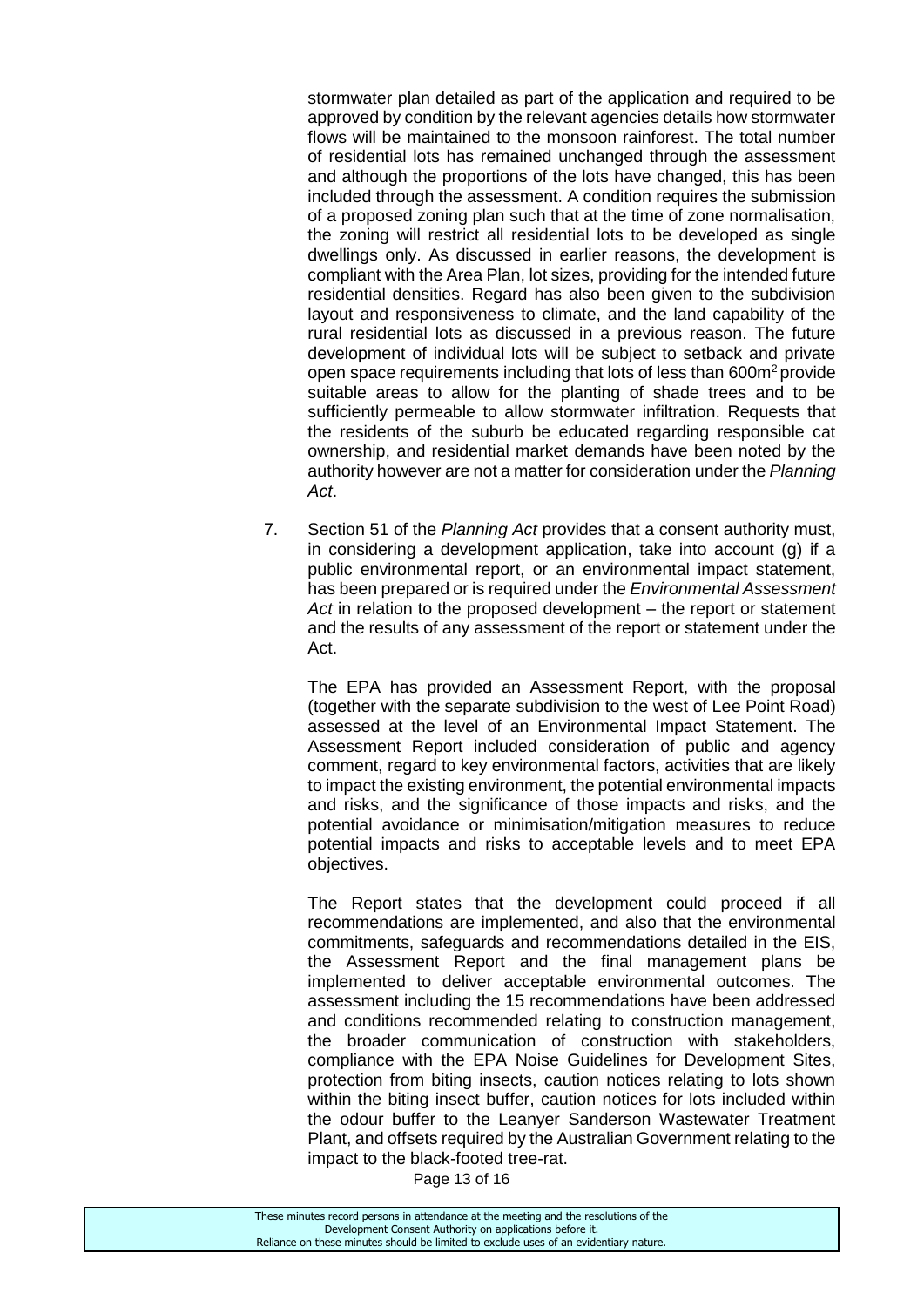Following the initial deferral of the application in meeting 2 of the EPA's Recommendations relating to the location of stormwater infrastructure and the retention of native vegetation at the eastern parts of the subdivision, the developer submitted an application requesting to alter the development under clause 14A of the *Environmental Assessment Administrative Procedures (EAAP)*. The application included clarification of the location of stormwater drains. The EPA has confirmed that the altered proposal did not require further assessment under the *Environmental Assessment Act*.

Agency requirements relating to environmental aspects separate from the Assessment Report have included a water quality monitoring plan for Buffalo Creek, a weed management plan, and an erosion and sediment control plan, which and are also included in the conditions.

8. Section 51(j) of the *Planning Act* requires the consent authority to take into account the capability of the land to which the proposed development relates, to support the proposed development and the effect of the development on the land and on other land, the physical characteristics of which may be affected by the development.

The land suitability assessment included with the application identified that the rural residential lots will require fill to overcome the constraints of the land. As addressed in a previous reason, a condition has been included to ensure the land is demonstrated as being entirely suitable.

The land is affected by biting insects. In order to provide an adequate separation to the urban residential lots, the rural residential lots provide the required buffer as shown on the Area Plan. Through deferral of the application, stages 1 & 2 of the subdivision now also ensure an adequate separation through an open wind buffer. Through condition, the design of the stormwater system is also required to minimise the potential for the unintended creation of mosquito breeding.

Where the urban lots are proposed, the land is described as sloping from the west to the east, with gradients of 1% to 2%, and some steeper areas up to 5% contained within the active recreation reserve lot. A condition is included for the submission of site earthworks plans demonstrating that excessive cut/fill/retaining walls be avoided for individual lots. Conditions requiring an erosion and sediment control plan also minimise any dust and erosion risk from the subdivision.

9. Section 51(k) of the *Planning Act* requires that the consent authority take into account the public facilities or public open space available in the area in which the land is situated and the requirement, if any, for the facilities, or land suitable for public recreation, to be provided by the developer.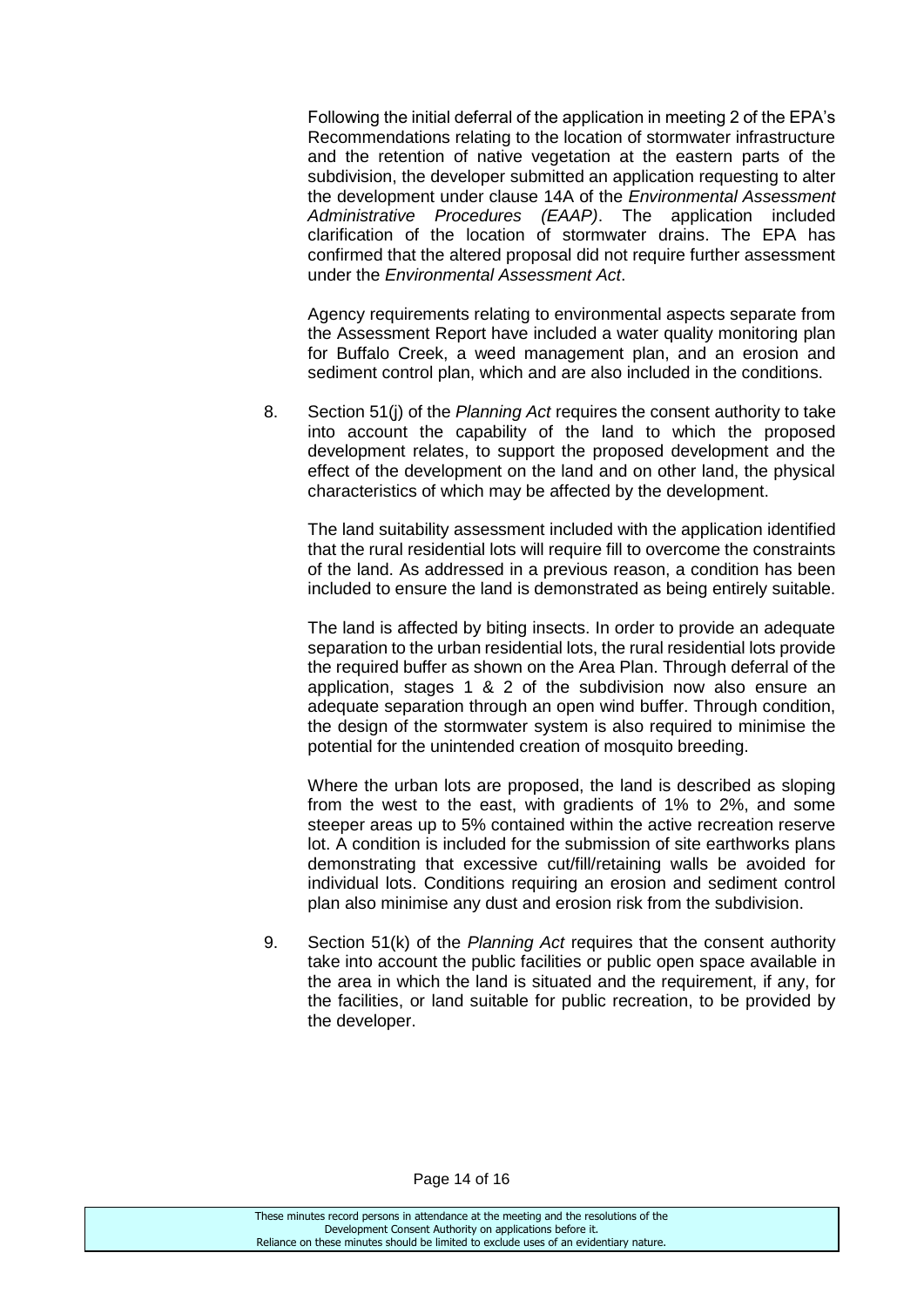Clause 11.2.2 (Infrastructure and Community Facilities in Residential Subdivisions) requires a minimum of 10% of the urban subdivision area to be provided as public open space and a total of 3.04ha or 11.1% is calculated, including the active recreation reserve and local park, which allows all urban dwellings to be located within 400m walking distance. Additional areas include drainage reserves and retained vegetation at the east, which provide further opportunities for recreation including walking paths. The subdivision includes land for the development of a school, community centre, and child care centre which are also contributing to the overall provision of community facilities.

10. Section 51(m) of the *Planning Act* requires the consent authority to take into account the public utilities or infrastructure provided in the area in which the land is situated, the requirement for public facilities and services to be connected to the land and the requirement, if any, for those facilities, infrastructure or land to be provided by the developer for that purpose.

Conditions are included to ensure the stormwater design meets the requirements of the relevant authorities, that approval for the landscape design is sought, approval for the traffic impact assessment report addressing intersection priority and minimum collector street carriageway widths, that public transport details be provided, and that an updated water and sewer master plan be provided. The developer is also required by condition to contribute to the planned Lee Point road upgrades.

11. Section 51(n) of the *Planning Act* requires the consent authority to take into consideration the potential impact on the existing and future amenity of the area in which the land is situated.

The subdivision will result in a change to the amenity of the local area, as the land is currently undeveloped. The subdivision has been assessed as largely according with the broader strategic planning in the Lee Point Area Plan, and is consistent with the intended future amenity of the area, in terms of the land uses, densities, open space and road layout. The development has included a 5m landscape strip along the Lee Point Road frontage which provides a softening of the development as viewed from Lee Point Road, and is in addition to the shared path proposed by the City of Darwin as part of its planned upgrades. The frontage along Lee Point Road includes only 3 lots with side boundaries fronting Lee Point Road and the landscape plans propose a consistent aluminium vertical slat fencing along these boundaries.

The subdivision also includes 3 lots to be developed as a child care centre, café and a sales office at the south-western corner of the site. This is expected to provide for improved amenity through additional community activity and facilities for the subdivision and surrounding areas, noting that the Aldenham Road frontage provides a separation to the existing adjacent residential lots in Muirhead to the south and